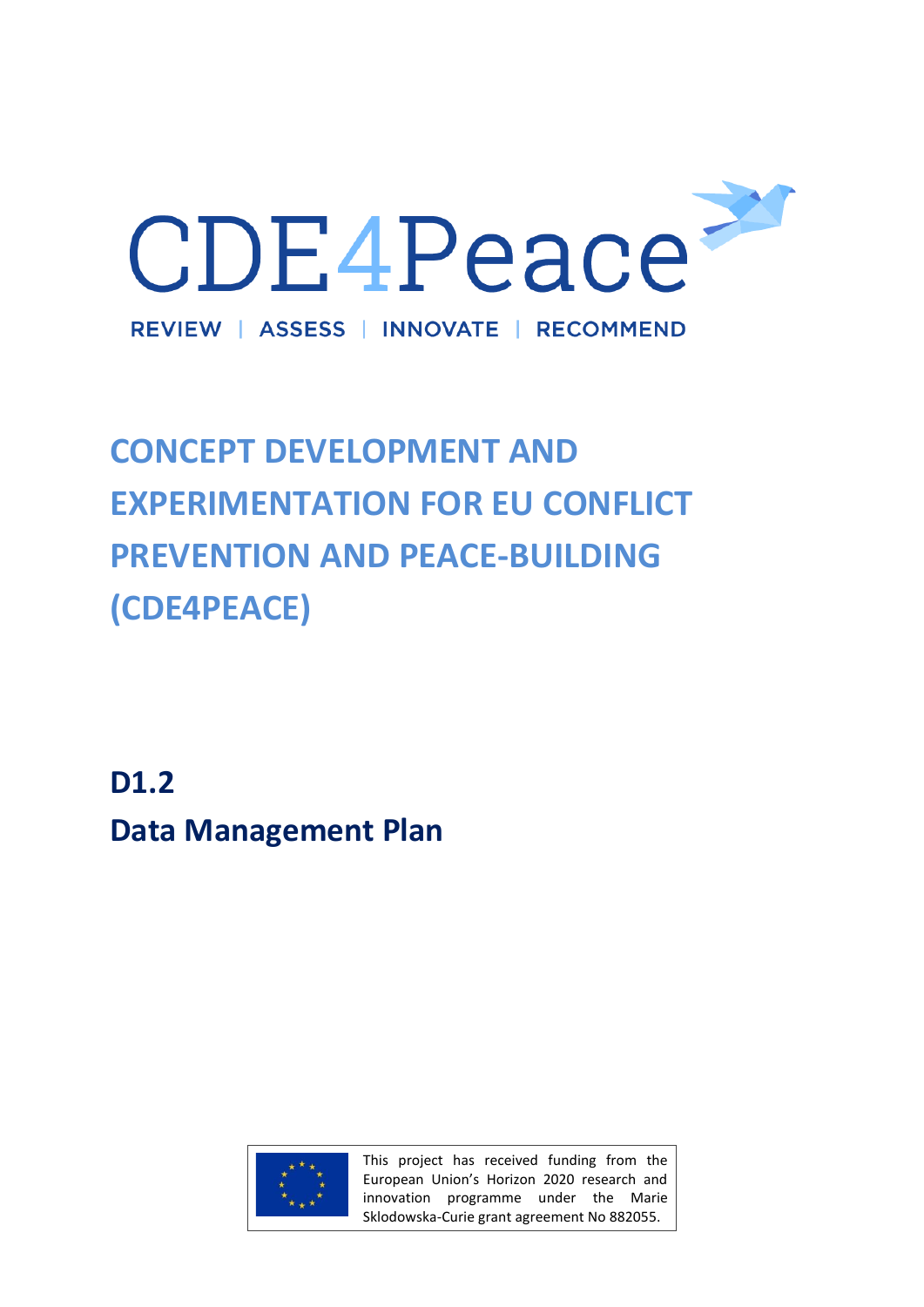

# **Project Details**

| Acronym:   | <b>CDE4Peace</b>                                                                             |
|------------|----------------------------------------------------------------------------------------------|
| Title:     | Concept Development and Experimentation for EU Conflict Prevention and                       |
|            | Peace-building                                                                               |
|            | Coordinator: SYNYO GmbH, Austria                                                             |
| Reference: | 882055                                                                                       |
| Type:      | Marie Sklodowska-Curie Action (MSCA)                                                         |
| Program:   | HORIZON 2020                                                                                 |
|            | H2020-EU.1.3.2. - Nurturing excellence by means of cross-border and cross-sector<br>mobility |
| Call:      | H2020-MSCA-IF-2019                                                                           |
| Start:     | 01 September 2020 - 31 August 2022                                                           |
| Duration:  | 24 months                                                                                    |
| Website:   | https://www.cde4peace.eu/                                                                    |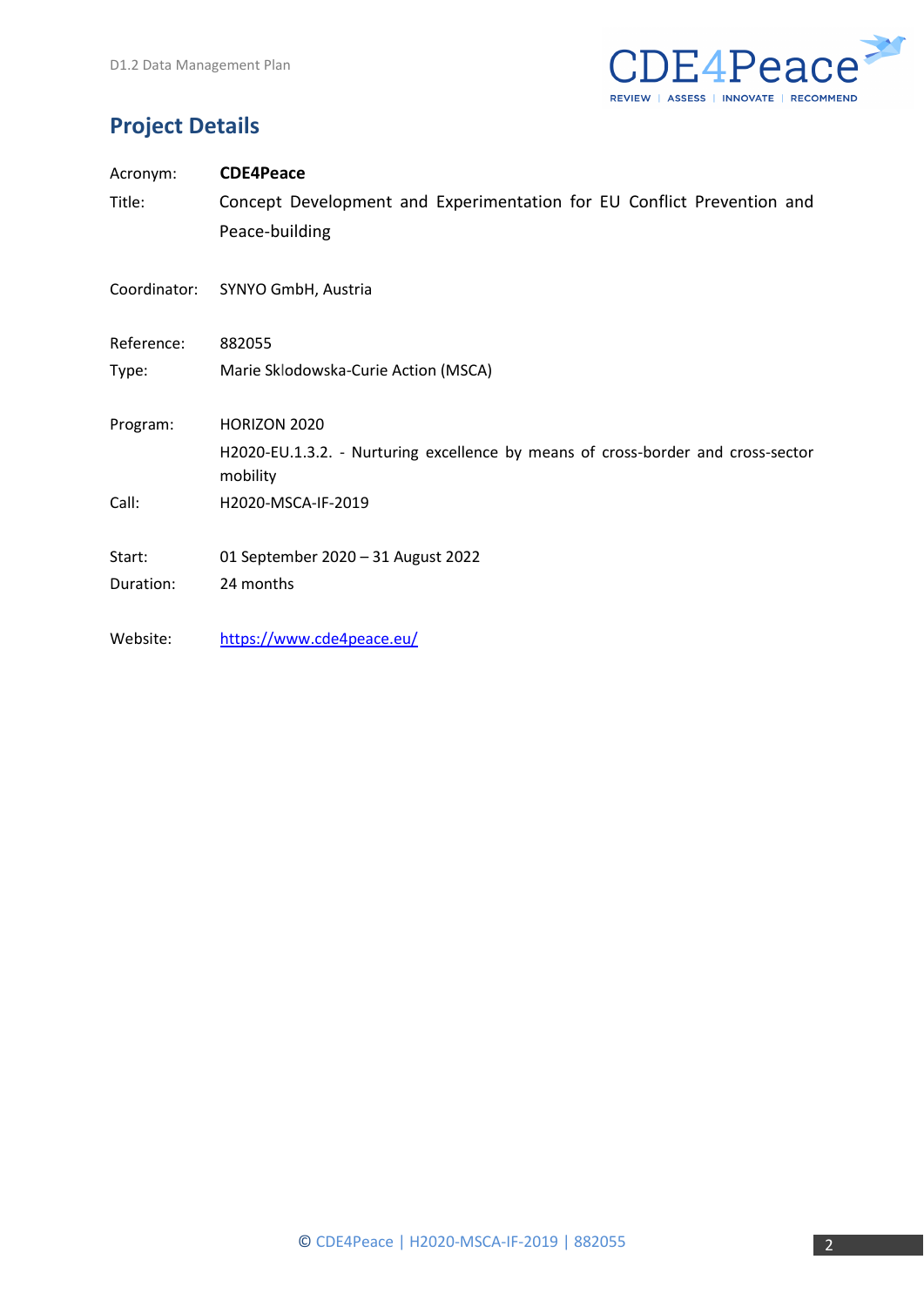

# **Deliverable Details**

| Number:              | D1.2                        |
|----------------------|-----------------------------|
| Title:               | <b>Data Management Plan</b> |
| Work package:        | WP1                         |
|                      |                             |
| Dissemination level: | PU (Public)                 |
| Nature:              | Other (O)                   |
|                      |                             |
| Date:                | 11/11/2020                  |
|                      |                             |
| Author:              | Nikolay Pavlov, SYNYO GmbH  |

#### Version History:

| <b>Date</b>        | <b>Version No.</b> | <b>Author</b>                  | <b>Notes</b>                         | Pages (no.) |
|--------------------|--------------------|--------------------------------|--------------------------------------|-------------|
| $06.11.2020$   0.1 |                    |                                | Nikolay Pavlov   first draft version | 14          |
| 11.11.2020   final |                    | Nikolay Pavlov   final version |                                      | 14          |

| $\star \star \star \star$<br>$*_{**} *$ | This project has received funding from<br>the European Union's Horizon 2020<br>under the Marie Sklodowska-Curie | <b>Disclaimer:</b> This deliverable reflects only the<br>author's view and is his sole responsibility. The<br>research and innovation programme   European Commission's Research Executive Agency<br>is not responsible for any use that may be made of |
|-----------------------------------------|-----------------------------------------------------------------------------------------------------------------|---------------------------------------------------------------------------------------------------------------------------------------------------------------------------------------------------------------------------------------------------------|
| grant agreement No 882055.              |                                                                                                                 | the information it contains.                                                                                                                                                                                                                            |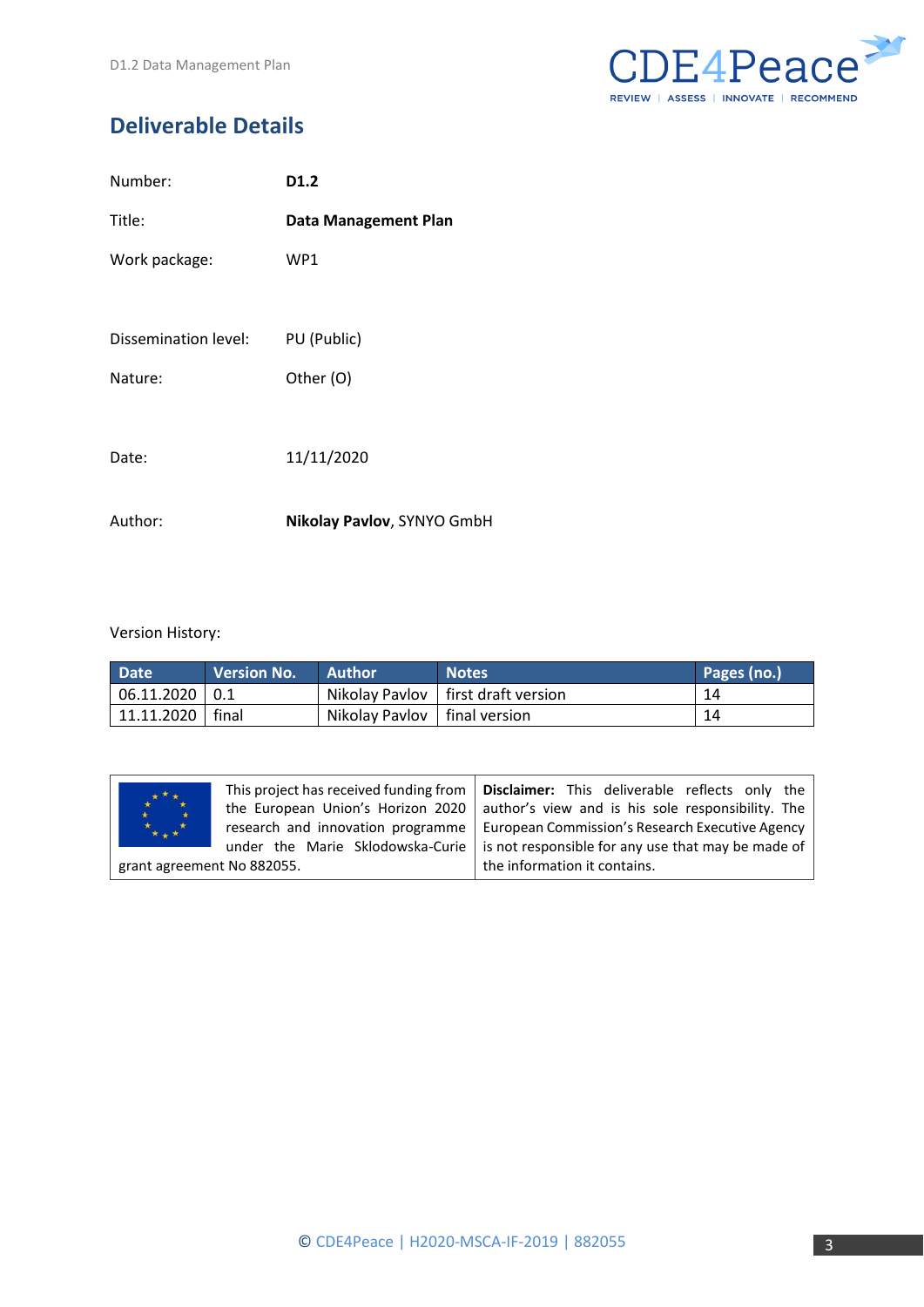

# **Table of Content**

| 1. |      |                          |  |
|----|------|--------------------------|--|
| 2. |      |                          |  |
| 3. |      |                          |  |
|    | 3.1. |                          |  |
|    | 3.2. |                          |  |
|    | 3.3. |                          |  |
|    | 3.4. |                          |  |
| 4. |      |                          |  |
| 5. |      |                          |  |
| 6. |      |                          |  |
| 7. |      |                          |  |
|    |      |                          |  |
|    |      | Annex 2. Ethics opinions |  |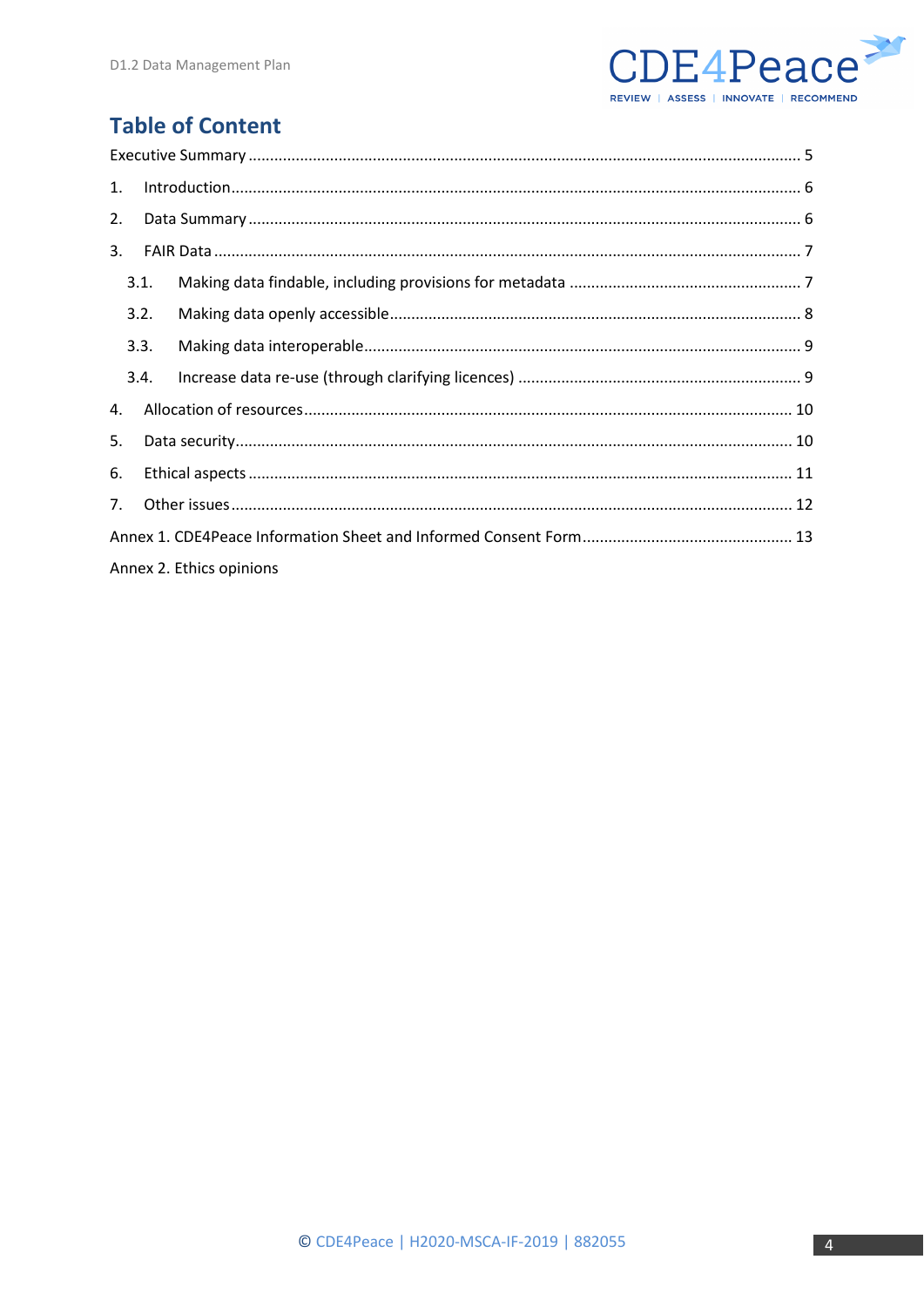

### <span id="page-4-0"></span>**Executive Summary**

The Data Management Plan is drafted pursuant to Art.29.3 of Grant agreement no.882055 (CDE4Peace) signed between the European Commission's Research Executive Agency and SYNYO GmbH on 24/03/2020. The Plan's main objective is to provide open access to research data generated in the project through depositing the research data in a research data repository. The Data Management Plan (DMP) outlines how the research data will be handled during the project and after it is completed. It describes what data will be collected / generated; what methodology and standards are used; whether and how this data will be shared and / or made open; and how it will be curated and preserved. The Plan describes the measures taken to enable third parties to access, mine, exploit, reproduce, and disseminate (free of charge for any user) the research data. The project's DMP is based on the template provided in the Guidelines on FAIR Data Management in Horizon 2020.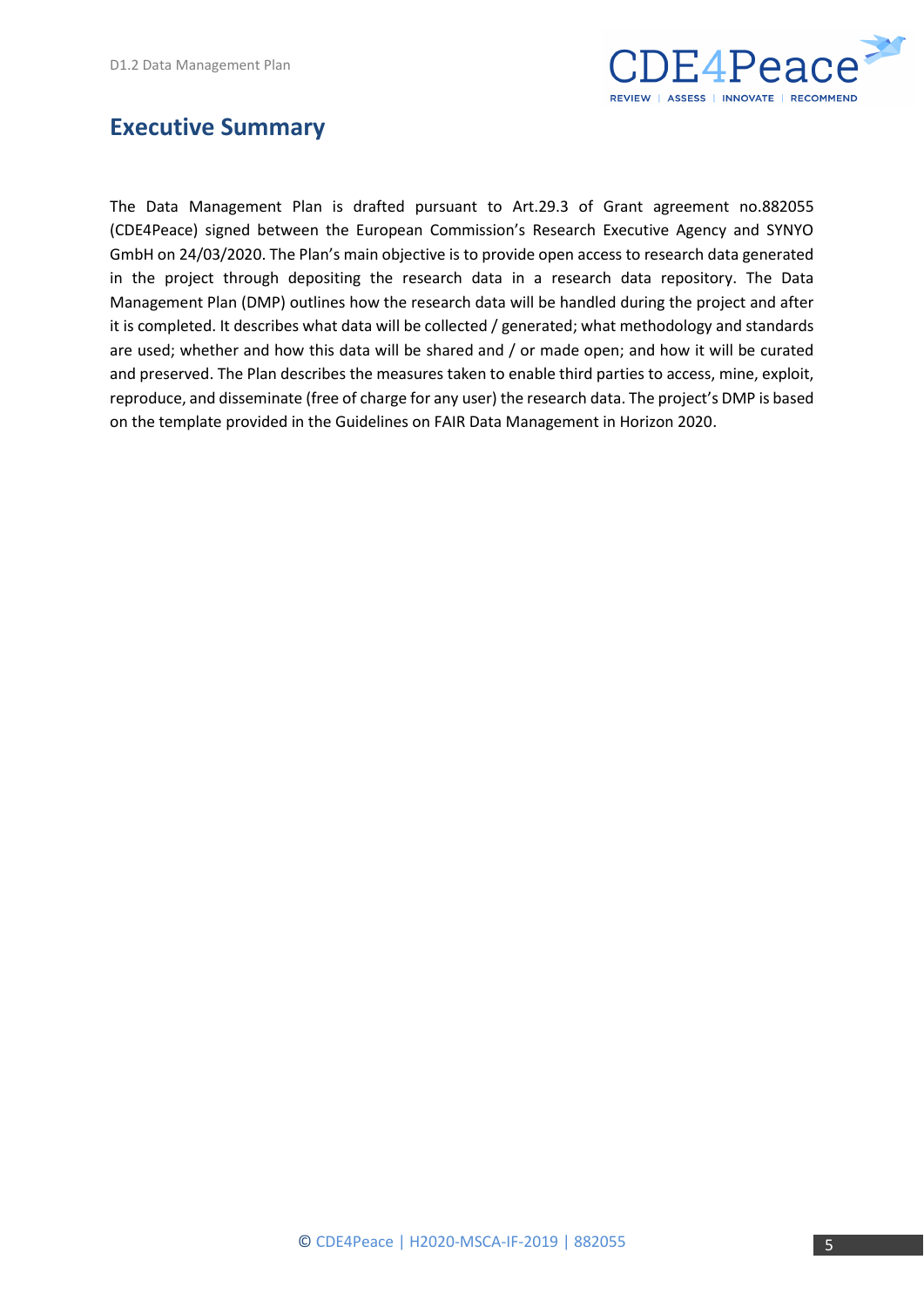

## <span id="page-5-0"></span>**1. Introduction**

The Data Management Plan aims at providing open access to research data generated in the project and making this research data findable, accessible, interoperable and reusable (FAIR). The DMP is designed to ensure sound research data management as a key conduit leading to knowledge discovery and innovation. The document describes the data management life cycle for the data to be collected, processed and / or generated by the CDE4Peace project. The DMP specifies the project's participation in the Open Research Data Pilot (ORD pilot) which aims at improving and maximising access to and reuse of research data generated by H2020 projects. The DMP refers both to the data needed to validate the results presented in scientific publications and other data generated by the project. In line with H2020 requirements the DMP of the CDE4Peace project is prepared and submitted in M3 of the project. This DMP is a living document which will be updated over the course of the project whenever significant changes arise.

# <span id="page-5-1"></span>**2. Data Summary**

Data collection and generation in the CDE4Peace project is closely related to one of the project's specific objectives – assessing the applicability and compatibility of Concept development and experimentation (CDE) with strategic and operational concepts in the area of EU conflict prevention and peacebuilding. In line with the work plan the empirical research work is focussed on CDE-related data collection, while data generation in the project is very limited. The project employs qualitative research methods from conflict and peace studies, hence only qualitative research data will be collected and generated. The project will not conduct surveys and will not develop datasets. In practical terms the research data in the CDE4Peace project will be structured textual data. The formats of the research data will be traditional docx. and pdf. files. Overall, the size of the data collected / generated is estimated to reach no more than 5000 KB.

As specified in the proposal the collection and (limited) generation of research data will be carried out in Phase 2 of the project (Technology Assessment) starting from M7 and ending in M13. In this phase the project will identify available and emerging CDE tools and will evaluate their potential, applicability and compatibility with strategic and operational concepts in the area of EU conflict prevention and peacebuilding. The empirical research work will apply the 'technology watch' method<sup>1</sup> to commercialoff-the-shelf CDE tools taking into account the limitations for data collection in the commercial sector. The project will not aim at disclosing trade secrets as this is neither legal nor feasible. The acquisition of CDE software packages is costly and is not realistic for a project of this scale either. Moreover, companies are not willing to provide access to software for academic purposes. Hence, the project's empirical work will focus exclusively on open source data collection. A draft list of CDE technology providers in the EU has already been prepared and will be constantly updated. Desktop data collection will be conducted by monitoring company websites and CDE software reviews in specialized journals. Therefore, the project will make use of existing and publicly available information from company websites and specialized journals.

<sup>&</sup>lt;sup>1</sup> Final recommendations towards a methodology for technology watch at EU level (STACCATO D2.2.1), European Commission JRC, 2009.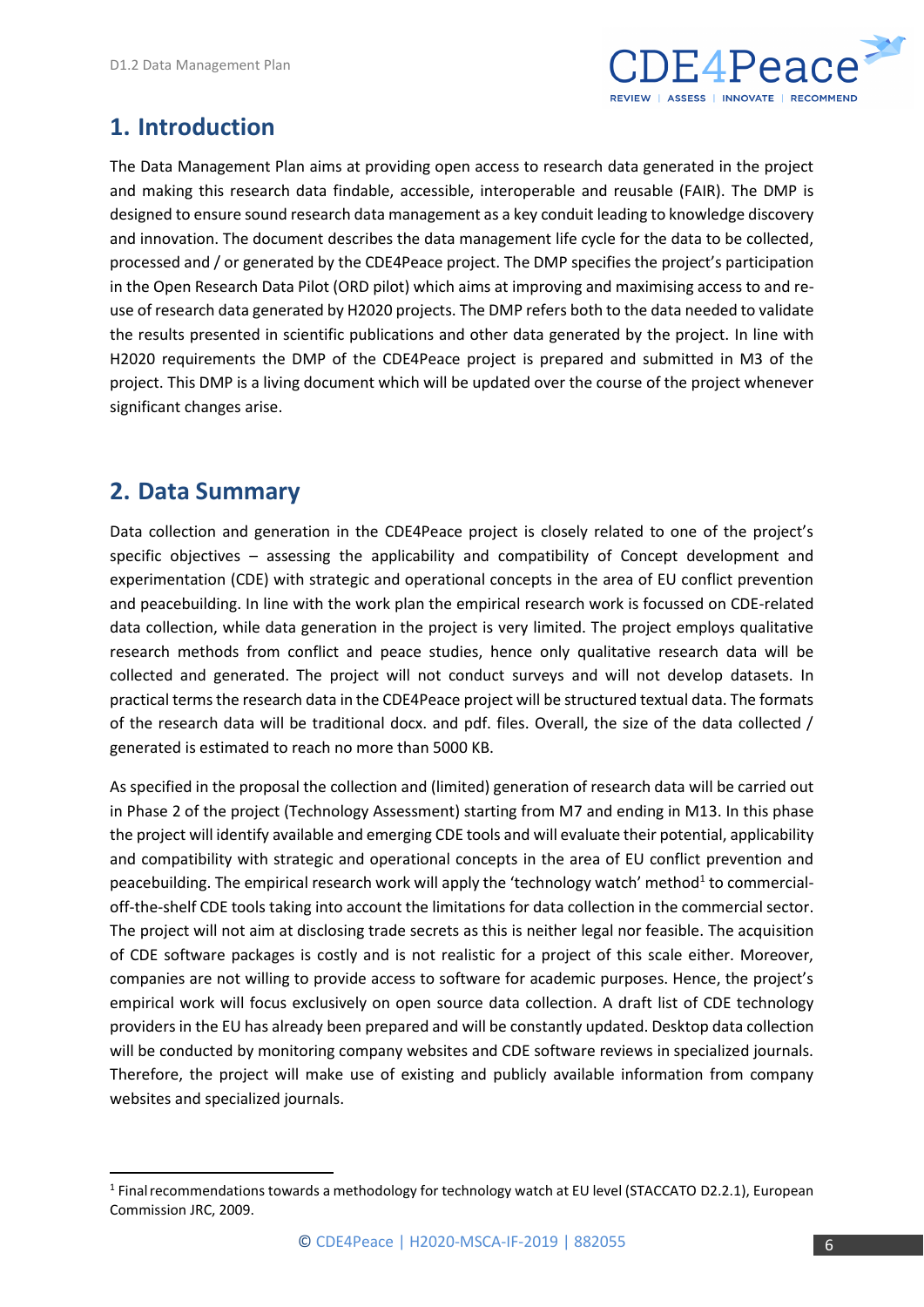

The Marie Curie Fellow will also carry out field data collection at two major European annual industrial exhibitions where the major CDE technology providers openly present their products and are available for contact. Industrial exhibitions offer the ideal opportunity for informal interactions and arranging interviews with company representatives. As part of the fieldwork a special questionnaire will be prepared and 25 qualitative interviews with representatives of relevant companies, developers and end-users will be conducted. The aim of the qualitative interviews will be to contextualize the data collected and to provide an in-depth insight into the European CDE technology field. Based on the data collected, as a final step in Phase 2 the project will assess the level of maturity of the available and emerging CDE tools and will assess their usability, applicability and compatibility with strategic and operational concepts in the area of EU conflict prevention and peace-building. Technological gaps and shortcomings in existing tools will be identified. In case data collection is affected by the COVID-19 pandemic appropriate measures will be taken. For example, data collection will also continue in Phase 3 of the project and all interviews will be carried out online.

The data collected and generated in the project will be packaged in two textual data files, as follows:

o D4.1 Catalogue of available and emerging CDE tools in the EU (which is a public deliverable); and

o Qualitative interviews with representatives of companies, developers and end-users (this document is not a project deliverable).

In addition, the project will produce three scholarly articles which will be published open access.

Data management will be carried out under WP1 Project management and the empirical research work (data collection) will be conducted under WP4 Technology assessment.

The research data might be useful to researchers in the area of EU conflict prevention and peacebuilding and CDE software developers. The research data will provide a reference source also for non-specialists who are interested in this EU policy area.

# <span id="page-6-0"></span>**3. FAIR Data**

#### <span id="page-6-1"></span>**3.1. Making data findable, including provisions for metadata**

The research data and the publications from the CDE4Peace project will be deposited on the **Zenodo platform** [\(https://www.zenodo.org/\)](https://www.zenodo.org/), which is an EU-supported portal for big data management and extended digital library capabilities for open access and open data. More specifically, the research data and publications will be deposited on the Zenodo-curated OpenAIRE platform [\(https://www.openaire.eu/\)](https://www.openaire.eu/), which is the major EC-supported initiative for fostering open science in Europe. The CDE4Peace project is already registered on the OpenAIRE platform and has open access mandate for publications and research data.<sup>2</sup> Zenodo is integrated into reporting lines for research funded by the European Commission via OpenAIRE. The data on Zenodo / OpenAIRE is preserved via

<sup>&</sup>lt;sup>2</sup> https://explore.openaire.eu/search/project?projectId=corda h2020::7899c410e93196f0ed7da8fec2e107bd (accessed 05/11/2020)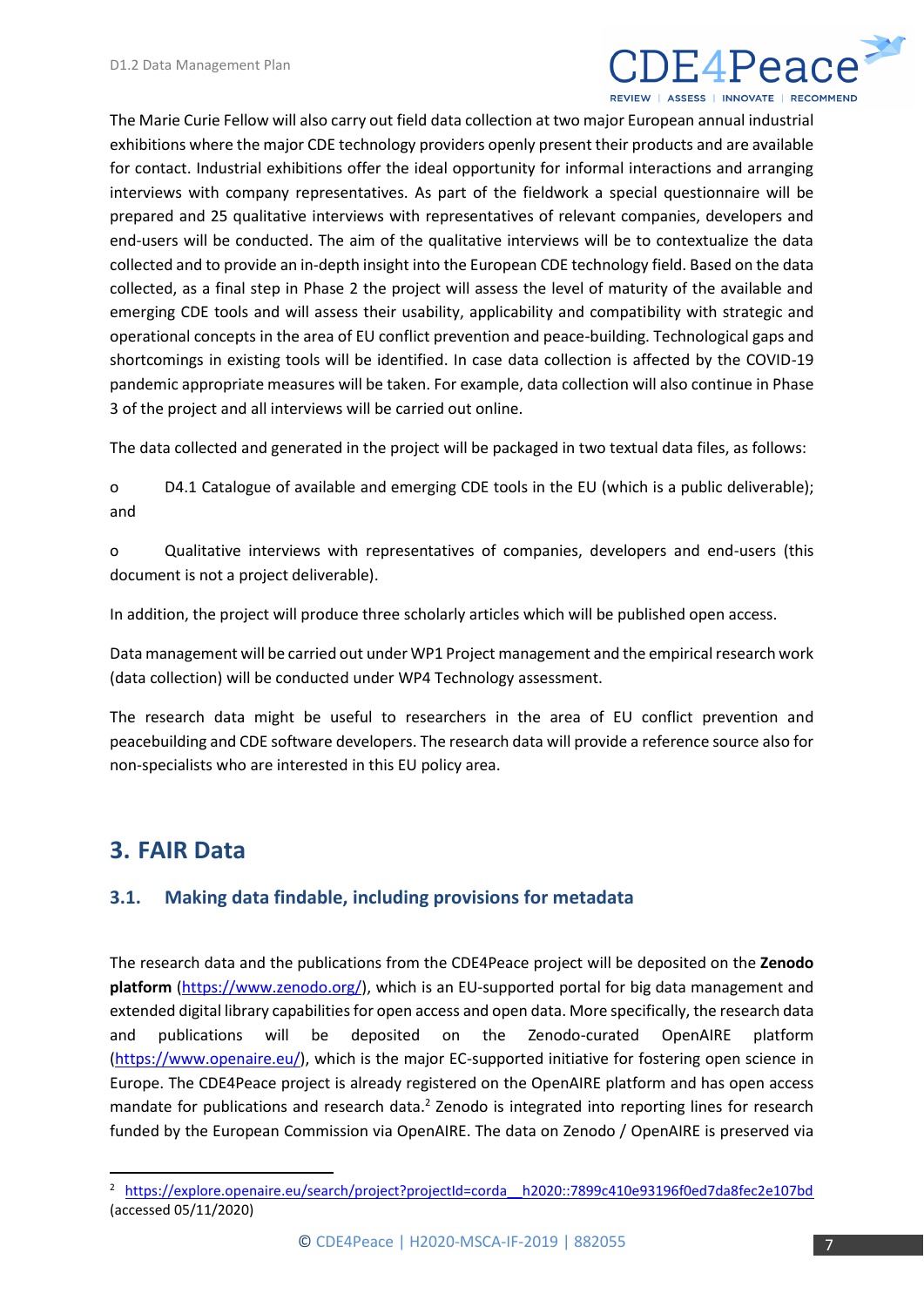

reliable and well-established means, including mirroring and periodic back-ups. Each research data deposited on Zenodo / OpenAIRE is assigned a DOI (Digital Object Identifier) number which is a unique and persistent identifier. It facilitates both tracing and referencing the data.

The naming convention will reflect the contents of the respective research data (catalogue; interviews) and the year of publication. For example, "Catalogue\_CDE\_tools\_EU\_2021.pdf."

Search keywords will be provided to optimise possibilities for re-use. Search keywords will include the name of the project (CDE4Peace) as well as keywords relatable to the project's subject matter, such as: concept development and experimentation; CDE; tools; conflict prevention; peacebuilding etc.

Clear version numbers will be provided, when applicable.

CDE4Peace is an interdisciplinary project linking conflict and peace studies with concept development and experimentation tools. Presently, no metadata standards exist in this interdisciplinary crossover area. Therefore, the type of metadata to be created will follow the requirements for depositing research data on Zenodo, such as: type of publication, DOI, title, authors, description, version, keywords etc.

#### <span id="page-7-0"></span>**3.2. Making data openly accessible**

The CDE4Peace project will collect and generate only qualitative research data. This data will be packaged in textual data files, which will be made openly available as the default. The qualitative interviews will be fully anonymised. The data collected in the project will be deposited on the Zenodo platform. Moreover, the link to the repository will be provided on the project website [\(https://www.cde4peace.eu/\)](https://www.cde4peace.eu/). The project will follow the conditions, rules and regulations from the Zenodo repository with regard to accepted way of depositing the data, format, and size of the research data.

The Zenodo platform fully complies with the principle of accessibility of the research data. All metadata are retrievable by their identifier using a standardized communications protocol (OAI-PMH). The protocol is open, free and universally implementable. The protocol allows for an authentication and authorization procedure, where necessary. Metadata are accessible, even when the data are no longer available. Data and metadata will be retained for the lifetime of the repository. This is currently the lifetime of the host laboratory CERN, which currently has an experimental programme defined for the next 20 years at least.

There are no restrictions on data use. The research data from the CDE4Peace project will be deposited for open access on Zenodo. The research data will be made available in pdf. format for which free software tools can easily be downloaded. No additional documentation is needed to open the research data.

The Marie Curie Fellow has already created a Zenodo account.

There is no need for a data access committee. There are no conditions for access.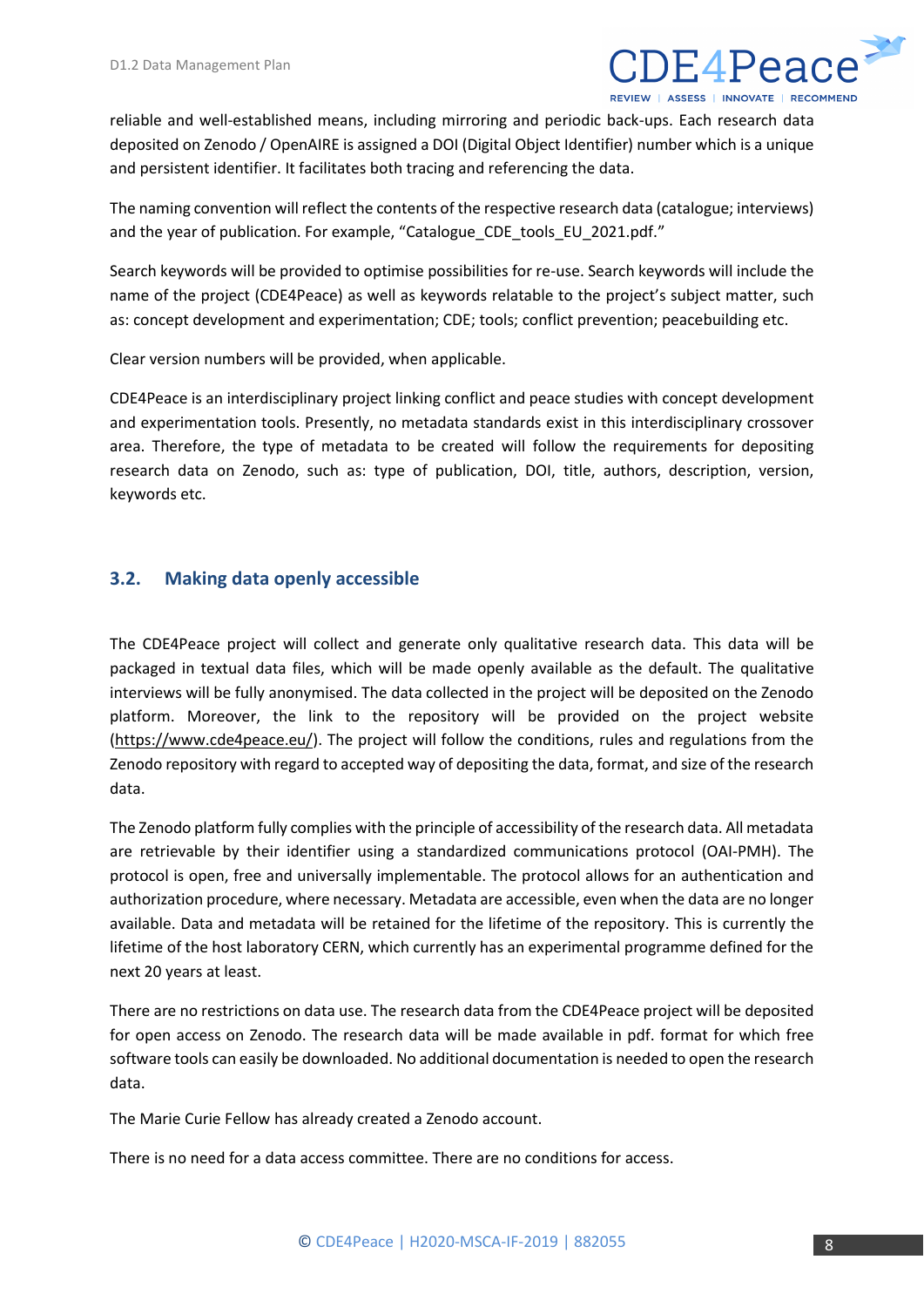

#### <span id="page-8-0"></span>**3.3. Making data interoperable**

The data produced in the project is fully interoperable as it is packaged in standard pdf. files. Anyone with minimum computer skills will be able to open and use the data (append, record etc.). All of the metadata will be given in a word document format which is easily readable on any computer.

Zenodo follows DataCite Metadata Schema [\(https://schema.datacite.org/\)](https://schema.datacite.org/) which is a list of core metadata properties chosen for an accurate and consistent identification of a resource for citation and retrieval purposes, along with recommended use instructions. Hence, the CDE4Peace metadata will be fully interoperable.

No project-specific ontologies or vocabulary will be generated.

#### <span id="page-8-1"></span>**3.4. Increase data re-use (through clarifying licences)**

The project aims at publishing three open access articles under the Creative Commons licence in order to allow for a possibly widest re-use of the research output. As outlined in p.3.1 and 3.2, the research data from the CDE4Peace project will be deposited on Zenodo for open access. The research data and metadata will be freely available on Zenodo without any restrictions. Any other research output (such as leaflet, policy and business briefs) will be made available online on the project's website and twitter account and widely shared. Their re-use will be encouraged and there will be no restrictions on copying or distributing the materials.

The research data (D4.1 Catalogue of CDE tools and Qualitative interviews) will be made available for re-use after the end of Phase 2 of the project (Technology assessment, M7-M13) when data collection will be most intensive. Having in mind possible delays with the interviews connected with the COVID-19 pandemic (some industrial exhibitions have already been postponed) it is realistic to make the final versions of the research data available for re-use at the beginning of 2022. The exact time when the data will be deposited on the platform depends on the amount of time that will be required to prepare the data, the documentation and to make sure that the final research data does not allow for identifying particular interviewees. The metadata will be published together with the research data. Users will be able to use the research data and metadata without any restrictions other than the general terms and conditions for the use of data on Zenodo.

The data will remain reusable without any specified time limit under the Creative Commons licence. As per Zenodo policy, items deposited on the platform will be retained for the lifetime of the repository.

Data quality assurance is provided in line with the principles of research integrity and responsible research. Data management will be overseen by the host organization which has considerable experience with EU-funded FP7 and H2020 projects. The data collected by the 'technology watch' method will be compared with data from the qualitative interviews to ensure data verification.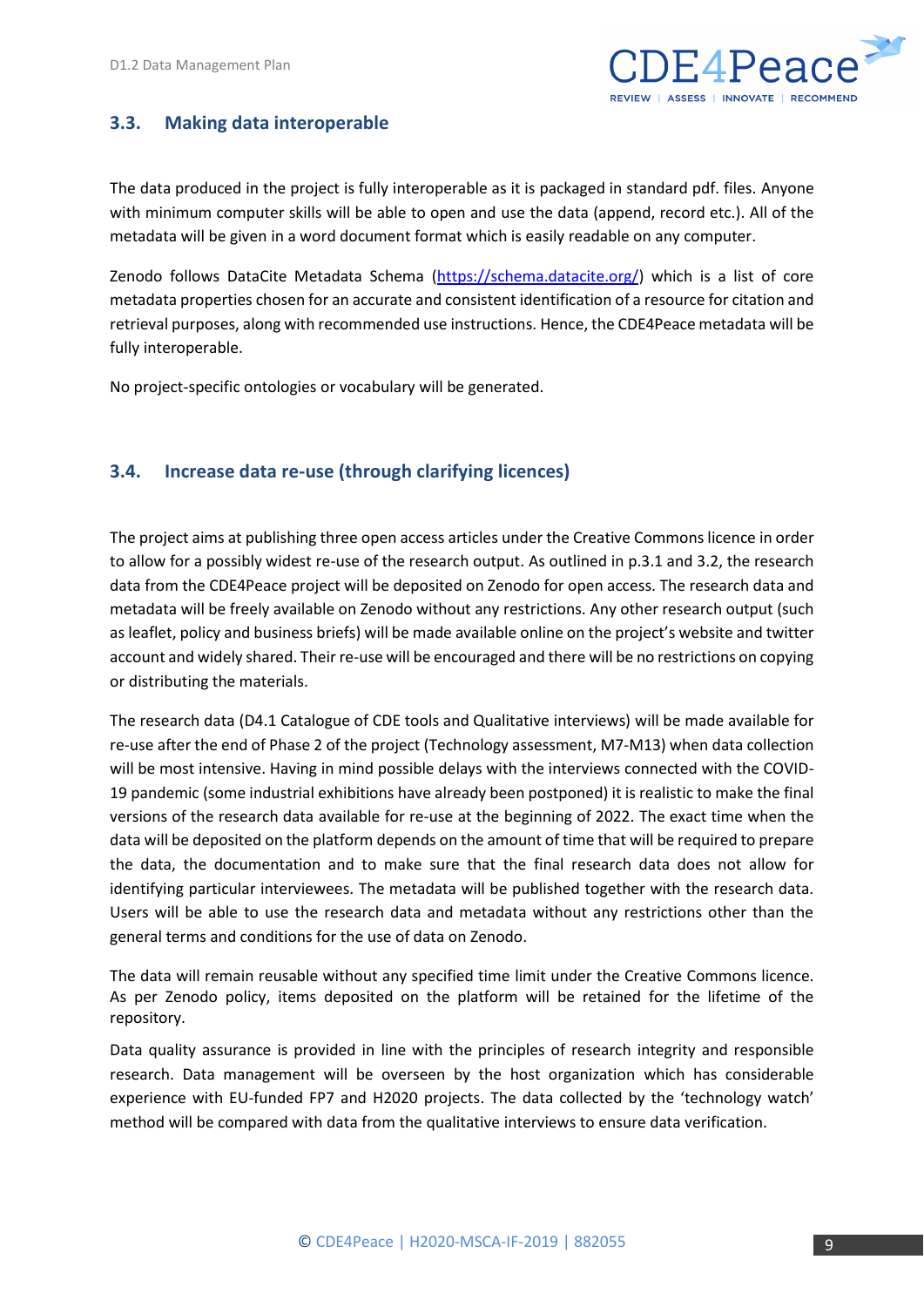

# <span id="page-9-0"></span>**4. Allocation of resources**

Costs related to open access to research data are eligible costs as part of the Horizon 2020 MSCA grant as specified in the Grant Agreement. The project will provide easy access to the research data using Zenodo which is a free online repository. Depositing materials on Zenodo will not generate any costs, and all materials will be prepared and checked by the Marie Curie Fellow.

All publications resulting from the project will be published as open access articles in peer-reviewed journals. The costs related to open access publications (article publishing charges – APC) are eligible costs for Horizon 2020 MSCA grants under budget category Research, training and networking costs. The costs for printing and preparation of the hardcopy version of the project's leaflet are also eligible under the Horizon 2020 MSCA grant.

All output generated in the project will be open for re-use and sharing without any restrictions. The project's main dissemination and communication objective is to popularize its findings and outcomes among the general public.

Data management will be the responsibility of the Marie Curie Fellow and project coordinator, Dr. Nikolay Pavlov.

There will be no further costs related to preservation of the data beyond the funding period.

# <span id="page-9-1"></span>**5. Data security**

All data is securely stored on two secure drives: the notebook of the Marie Curie Fellow and the host organization's Google drive. The project is hosted by SYNYO GmbH which uses state-of-the-art technologies for secure data storage and transfer, as well as for managing the rights of the users (e.g. individuals downloading information from the website). The content of the project website is managed only by an authorized person and based on well-defined rights.

The data collected for the project will be fully anonymised and no potential data user will be able to identify interviewees based on the information recorded in the data.

The data will be stored in minimum two separate locations to avoid data loss. The data will not be transferred on USB drives. Any data will only be stored on password-protected device. All data will be labelled in a systemic way in order to ensure coherence and transparency.

Depositing the data on Zenodo is free of charge and allows for long-term preservation and curation in compliance with the EU guidelines.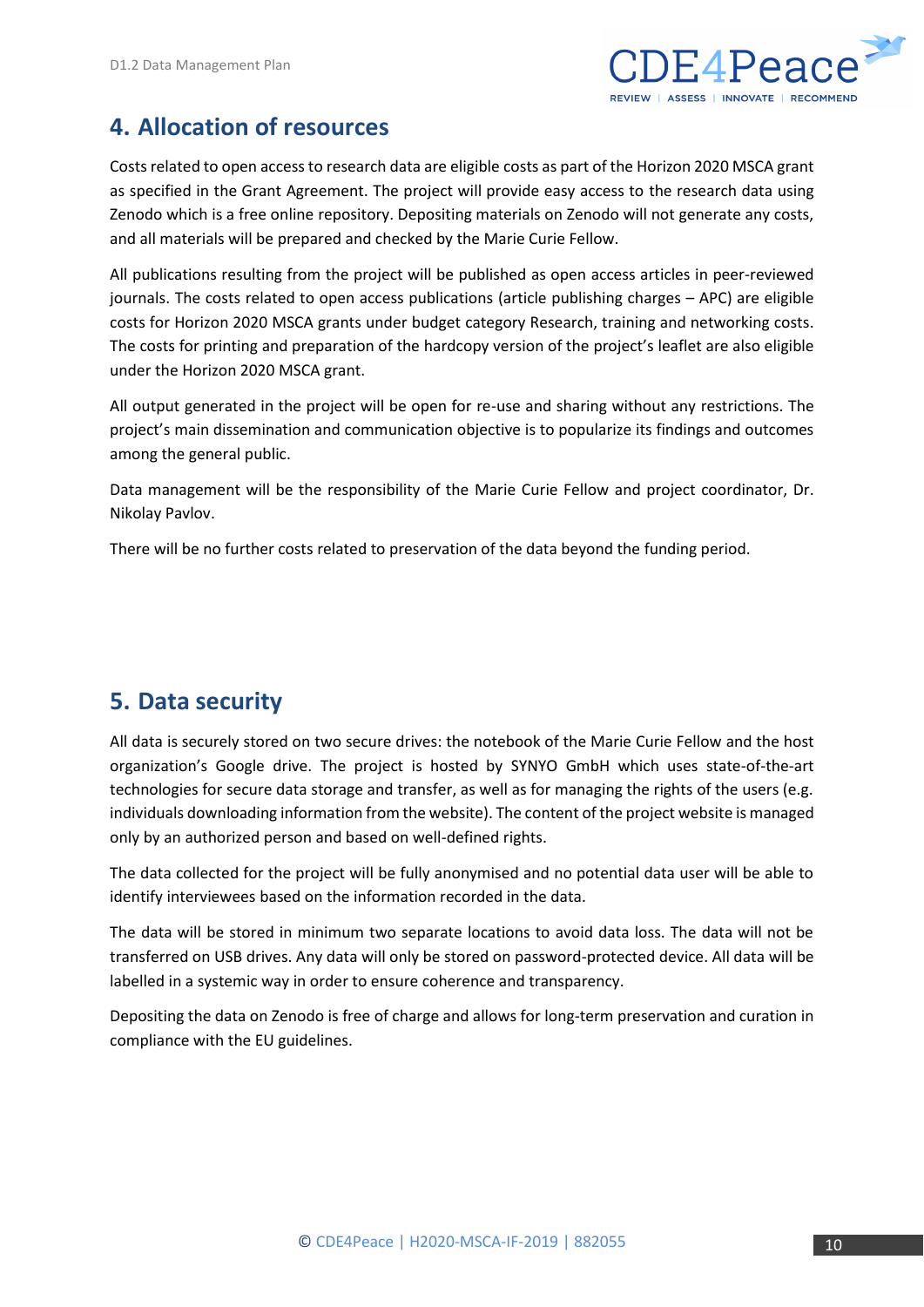

### <span id="page-10-0"></span>**6. Ethical aspects**

The project will be implemented in full compliance with the relevant European and national legislation and the fundamental ethical principles, including those reflected in the Charter of Fundamental Rights of the EU and the European Convention on Human Rights and its Supplementary Protocols. All ethical aspects will be handled by WP1 Management. The Marie Curie Fellow will be in charge of data protection and ethical issues in the CDE4Peace project. Informed consent will be obtained from the interviewees to maximize the benefits and minimize the risks of research involving work with human beings. Special Informed Consent Forms and Information Sheets have already been prepared and will be used throughout the project to ensure informed consent of the interviewees (see: Annex 1).

As a general rule the project will not collect any sensitive personal data as this is not necessary for achieving the research objectives. Wherever personal data is being collected – mostly in connection with interviews - it will be duly protected fully in line with the EU General Data Protection Regulation (GDPR) and other relevant EU and national legal acts. The choice of interviewees will be done with a view to achieving the project's principal objective – to explore the potential of CDE tools for EU conflict prevention and peace-building. The qualitative interviews on CDE tools will not result in any discriminatory practices or unfair treatment. The interviews will focus on CDE technology assessment and will not cause any harm to the research participants. Personal or sensitive topics are not relevant for the project and will be carefully avoided in the questionnaire for the interviews. The research does not involve any potentially vulnerable categories of individuals. Agreement on data sharing and longterm preservation is clearly stated by the interviewees in the informed consent form.

The CDE4Peace project involves the collection of personal data. The data collection, storage, protection, retention and destruction protocols fully comply with national and EU legislation. All hard copies of research data and, specifically the informed consent forms will be kept in a secured locked facility in the host organization (SYNYO GmbH) premises. Research data will be made anonymous by use of a reference number at the outset including at the interviewing stage to ensure that the privacy and security of participants is maintained in all records. Data will be processed only if it is really adequate, relevant and limited to what is necessary for the research. None of the research data to be generated by the project will include any personal data. No personal data collected in the project will ever be shared publicly. No personal data will be kept after the end of the project's reporting period; until then the signed informed consent forms will be kept on file as required by the European Commission's Research Executive Agency for reporting purposes. The personal data will only consist of signed consent forms and no personal identifiers could be matched with the research data. It will be impossible to connect personal data on the consent forms to the anonymised research data, and after the end of the project's reporting period, the informed consent forms will be securely destroyed and no personal data will remain. The final research data will only be made available in a repository in a fully anonymised version.

No data transfers of personal data from Austria to other EU or non-EU countries are foreseen. Participation in the research as an interviewee is voluntary and anyone has the right to refuse to participate and to withdraw their participation or data at any time – without any consequences.

The project was ethically cleared in the ethics evaluation phase as evidenced by the Ethics summary report for proposal no.882055, dated 20.01.2020. Nevertheless, following the Grant agreement signature the Marie Curie Fellow and the host organization requested ethics opinions from ethics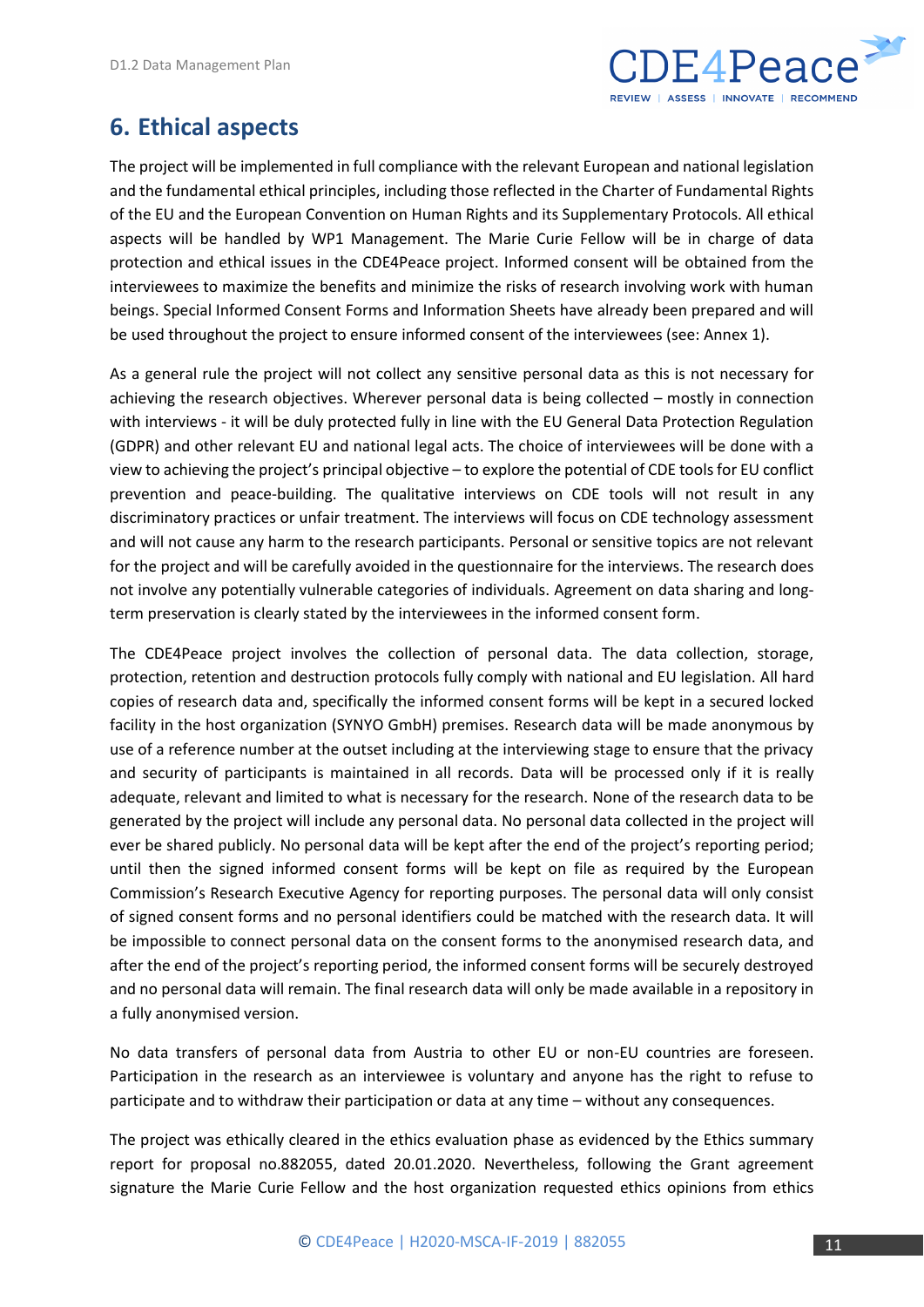

committees and competent authorities to ensure compliance of project activities with the applicable EU and national law. Ethics opinions were requested before the project's start from 4 (four) institutions, as follows:

- Commission for Science Ethics of the Austrian Academy of Sciences;
- Ethics Committee of the University of Vienna;
- Commission for Personal Data Protection of the Republic of Bulgaria; and
- Austrian Data Protection Authority.

The received opinions with English translations are annexed to the Data Management Plan. The documents clearly demonstrate that neither ethics approvals nor authorizations for the CDE4Peace project are required under national and/or European law. No ethical issues with regard to the project's activities were raised by the said institutions.

### <span id="page-11-0"></span>**7. Other issues**

The project does not make use of other national / funder / sectorial / departmental procedures for data management.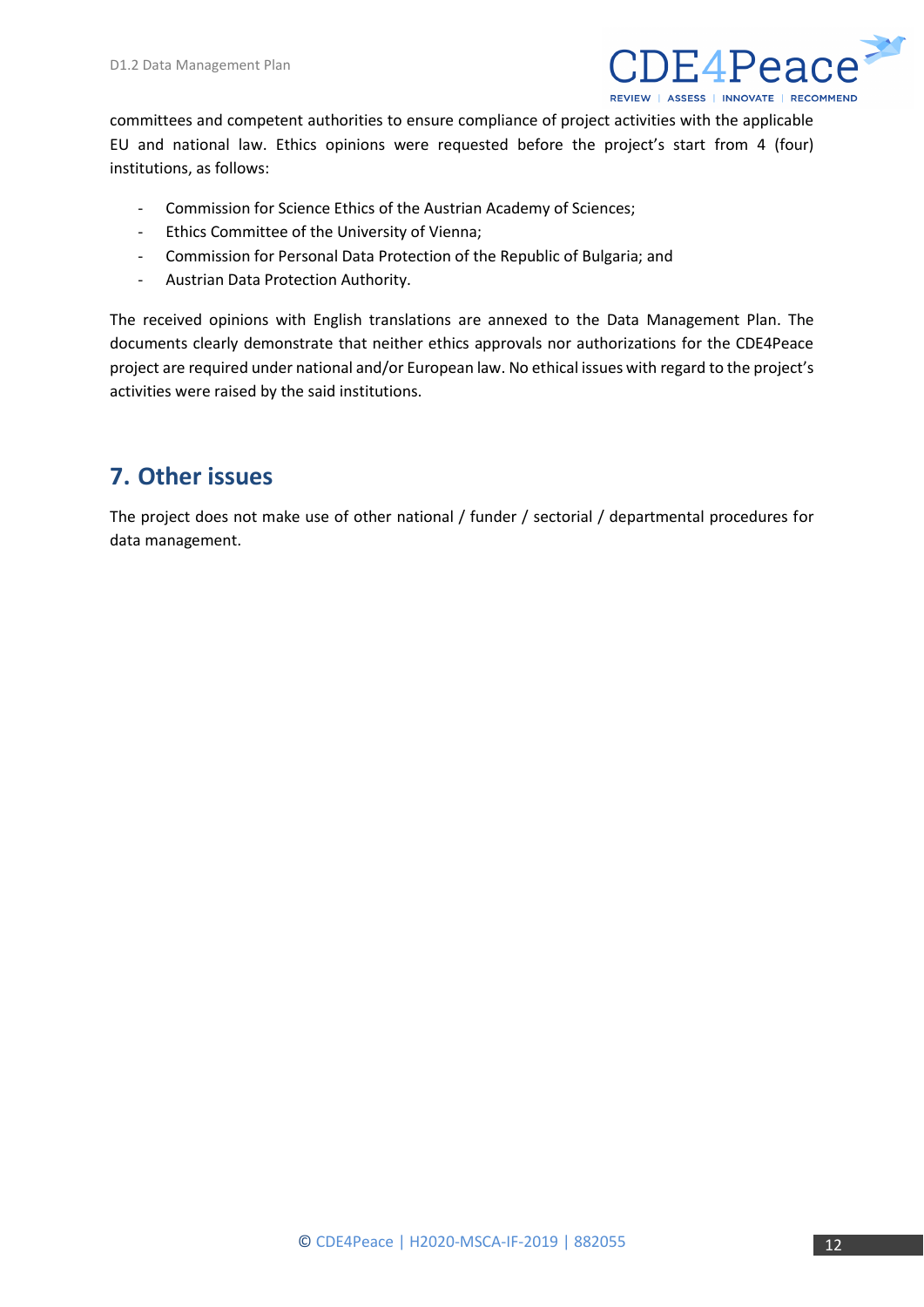

# <span id="page-12-0"></span>**Annex 1. CDE4Peace Information Sheet and Informed Consent Form**

#### **Summary of the project**

The CDE4Peace project seeks to explore the potential of Concept Development and Experimentation (CDE) for enhancing the EU's conflict prevention and peace-building policy. CDE is seen as a promising tool for the transformation of complex security systems, especially in NATO context but its potential for EU policies is under explored. First, the project aims at assessing the applicability and compatibility of the CDE methodology and tools with strategic and operational concepts in the area of EU conflict prevention and peace-building. Secondly, the project will seek to introduce and adapt CDE to EU conflict prevention and peace-building by defining the requirements for an innovative CDE tool tailored for this specific policy area. Finally, the project aims at defining actionable policy recommendations for implementing the CDE methodology and tools in the complex EU policy-making process. The project's research and innovation objectives are both very timely and relevant for the current developments in the EU's Common Security and Defence Policy (CSDP) which forms the political framework of EU conflict prevention and peace-building. The project will contribute to the European Research Area by linking the academic and policy analysis on EU conflict prevention and peace-building with experimental research and CDE in particular.

#### **Data Management Procedures:**

The CDE4Peace project involves the collection of personal data. The data collection, storage, protection, retention and destruction protocols fully comply with national and EU legislation. All hard copies of research data and, specifically the informed consent forms will be kept in a secured locked facility in the host organization's (SYNYO GmbH) premises. Research data will be made anonymous by use of a reference number at the outset including at the interviewing stage to ensure that the privacy and security of participants is maintained in all records. Data will be processed only if it is really adequate, relevant and limited to what is necessary for the research. None of the research data to be generated by the project will include any personal data. No personal data collected in the project will ever be shared publicly. No personal data will be kept after the end of the project's reporting period; until then the signed informed consent forms will be kept on file as required by the European Commission's Research Executive Agency for reporting purposes. The personal data will only consist of signed consent forms and no personal identifiers could be matched with the research data. It will be impossible to connect personal data on the consent forms to the anonymised research data, and after the end of the project's reporting period, the informed consent forms will be securely destroyed and no personal data will remain. The final research data will only be made available in a repository in a fully anonymised version. No data transfers of personal data from Austria to other EU or non-EU countries are foreseen. Participation in the research as an interviewee is voluntary and anyone has the right to refuse to participate and to withdraw their participation or data at any time – without any consequences.

For any further questions about the project, please contact the CDE4Peace project coordinator and Marie Curie Fellow, Dr. Nikolay Pavlov at: [nikolay.pavlov@synyo.com](mailto:nikolay.pavlov@synyo.com)